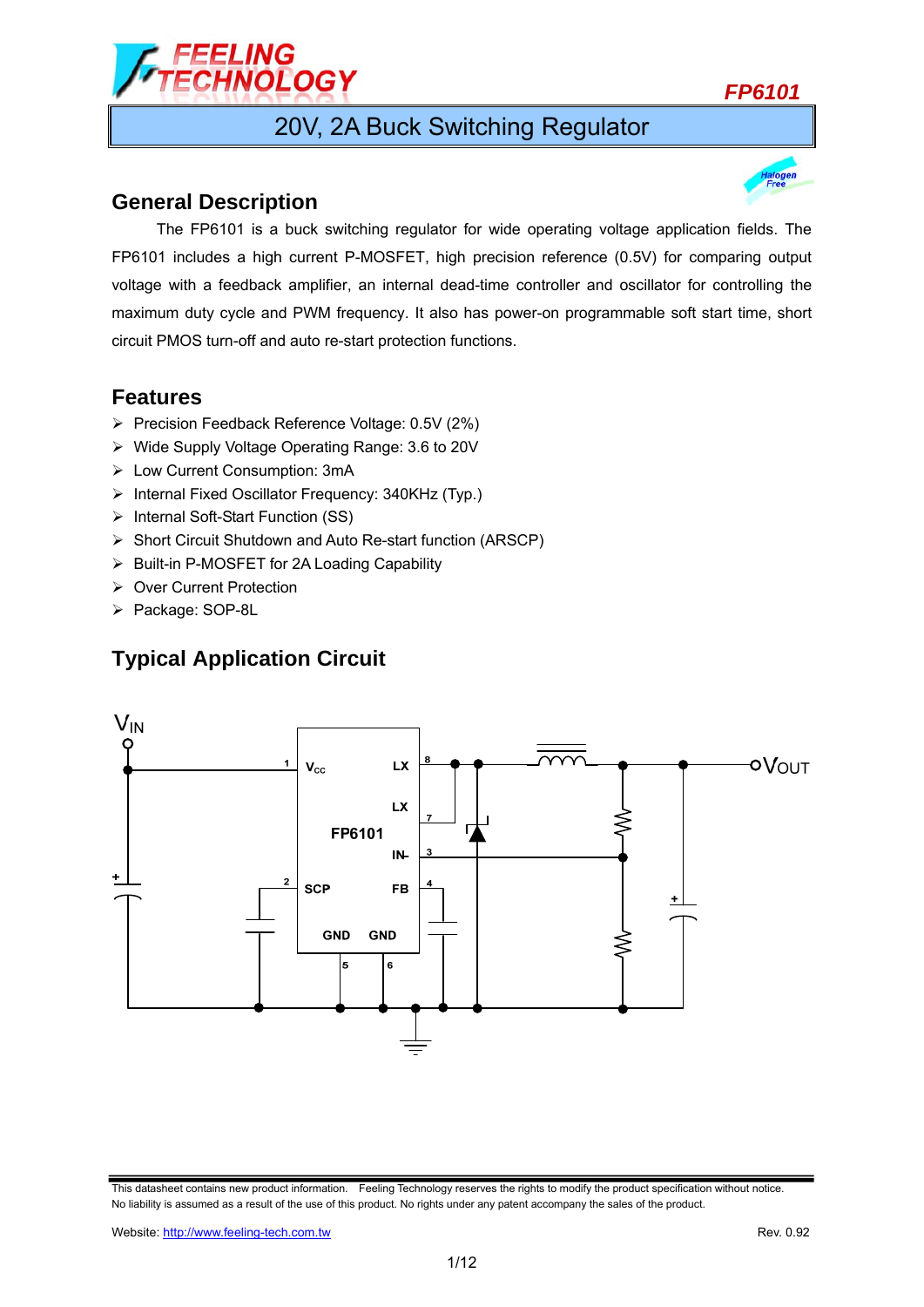

## **Function Block Diagram**



## **Pin Descriptions**

### **SOP-8L**



| <b>Name</b>  | No. | 1/0 | <b>Description</b>                                              |  |
|--------------|-----|-----|-----------------------------------------------------------------|--|
| $V_{\rm CC}$ |     | Р   | Power Supply (PMOS Source)                                      |  |
| SS / SCP     | 2   |     | Connecting with a Soft-start & ARSCP<br><b>Timing Capacitor</b> |  |
| IN-          | 3   |     | Error Amplifier Inverting Input                                 |  |
| FB.          | 4   | O   | Error Amplifier Compensation Output                             |  |
| <b>GND</b>   | 5   | P   | IC Ground                                                       |  |
| <b>GND</b>   | 6   | P   | IC Ground                                                       |  |
| <b>LX</b>    | 7   | O   | <b>PMOS High Current Output</b>                                 |  |
| <b>LX</b>    | 8   | O   | PMOS High Current Output                                        |  |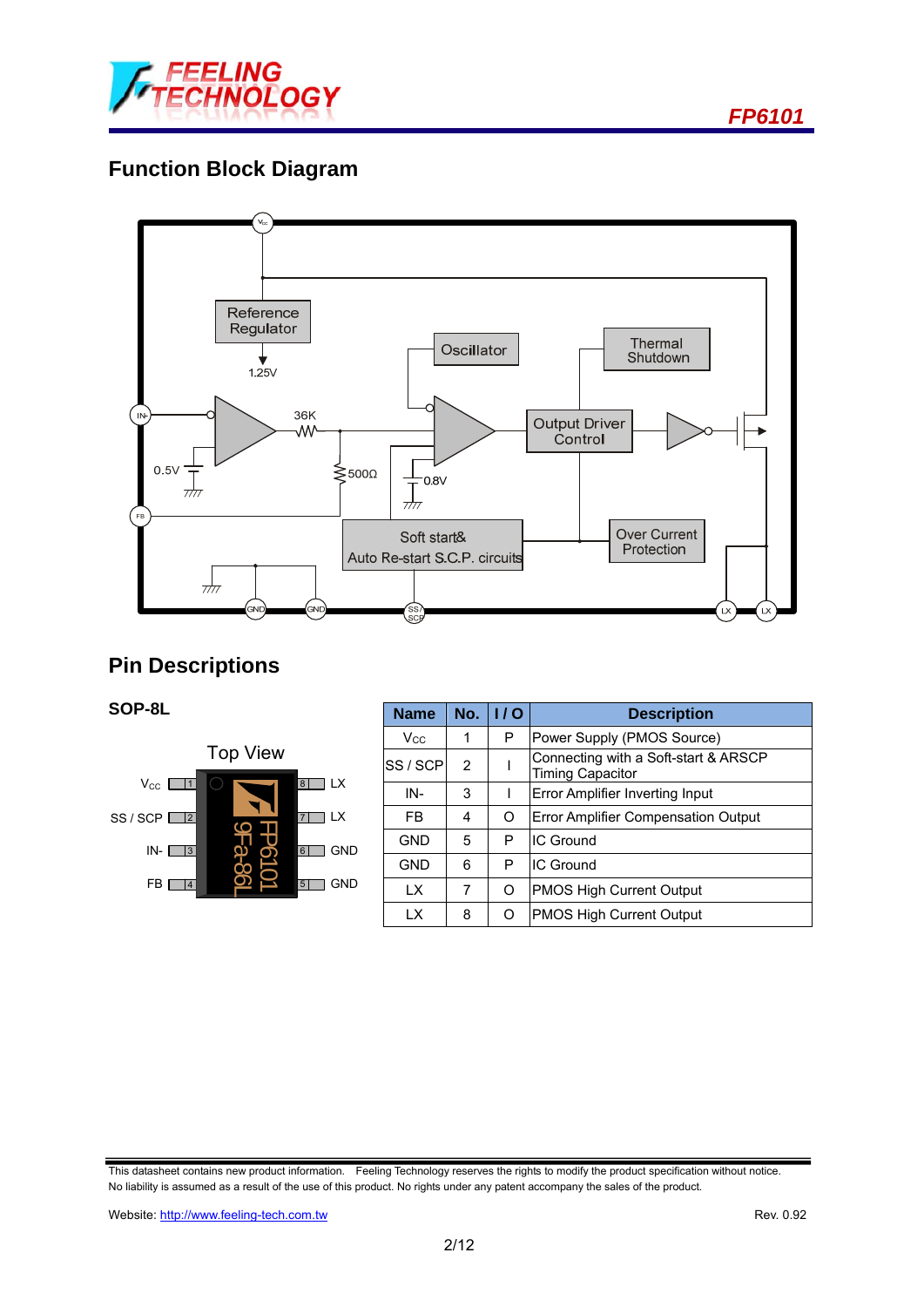



## **Marking Information**



**Halogen Free**: Halogen free product indicator **Lot Number**: Wafer lot number's last two digits For Example:  $132380TB \rightarrow 86$ **Mass Production Version**: Mass production mask version **Per-Half Month**: Production period indicated in half month time unit

For Example: January  $\rightarrow$  A (Front Half Month), B (Last Half Month)

February  $\rightarrow$  C (Front Half Month), D (Last Half Month)

Year: Production year's last digit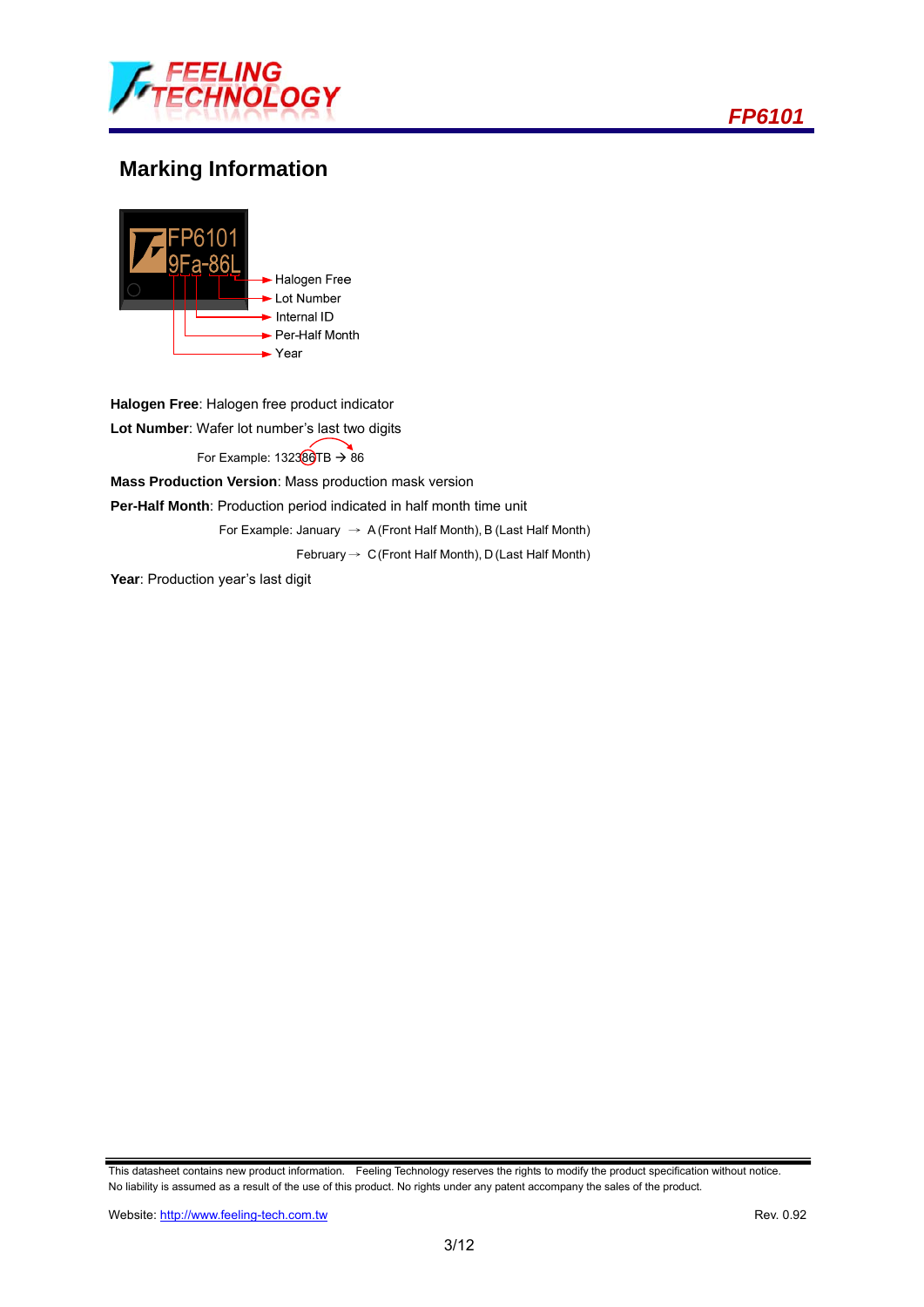

## **Ordering Information**

| <b>Part Number</b> | <b>Operating Temperature   Package</b> |        | MOQ     | <b>Description</b> |  |
|--------------------|----------------------------------------|--------|---------|--------------------|--|
| IFP6101DR-LF       | -25°C ~ +85°C                          | SOP-8L | 2500 EA | Tape & Reel        |  |

## **Absolute Maximum Ratings**

| <b>Parameter</b>                          | <b>Symbol</b>        | <b>Conditions</b>              | Min.   | Typ. | Max.   | <b>Unit</b>      |
|-------------------------------------------|----------------------|--------------------------------|--------|------|--------|------------------|
| Power Supply Voltage                      | $V_{\rm CC}$         |                                |        |      | 21     | V                |
| Output Source Current                     |                      |                                |        |      | 3      | A                |
| Error Amplifier Inverting Input           |                      |                                | $-0.3$ |      | 1.2    | V                |
| Allowable Power Dissipation               | $P_D$                | SOP-8L $T_A \leq +25^{\circ}C$ |        |      | 650    | mW               |
| Junction to Ambient Thermal<br>Resistance | $\theta_{JA}$        |                                |        |      | $+175$ | $\degree$ C / W  |
| Junction to Case Thermal<br>Resistance    | $\theta_{\text{JC}}$ |                                |        |      | $+45$  | $^{\circ}$ C / W |
| <b>Operating Temperature</b>              |                      |                                | $-25$  |      | +85    | $^{\circ}$ C     |
|                                           |                      | HBM (Human Body Mode)          | 2      |      |        | <b>KV</b>        |
| <b>ESD Susceptibility</b>                 |                      | MM (Machine Mode)              | 200    |      |        | V                |
| Storage Temperature                       | $T_{\rm S}$          | SOP-8L                         | -55    |      | $+125$ | $^{\circ}C$      |
| SOP-8L Lead Temperature                   |                      | (soldering, 10 sec)            |        |      | $+260$ | $^{\circ}$ C     |

# **Suggested IR Re-flow Soldering Curve**



This datasheet contains new product information. Feeling Technology reserves the rights to modify the product specification without notice. No liability is assumed as a result of the use of this product. No rights under any patent accompany the sales of the product.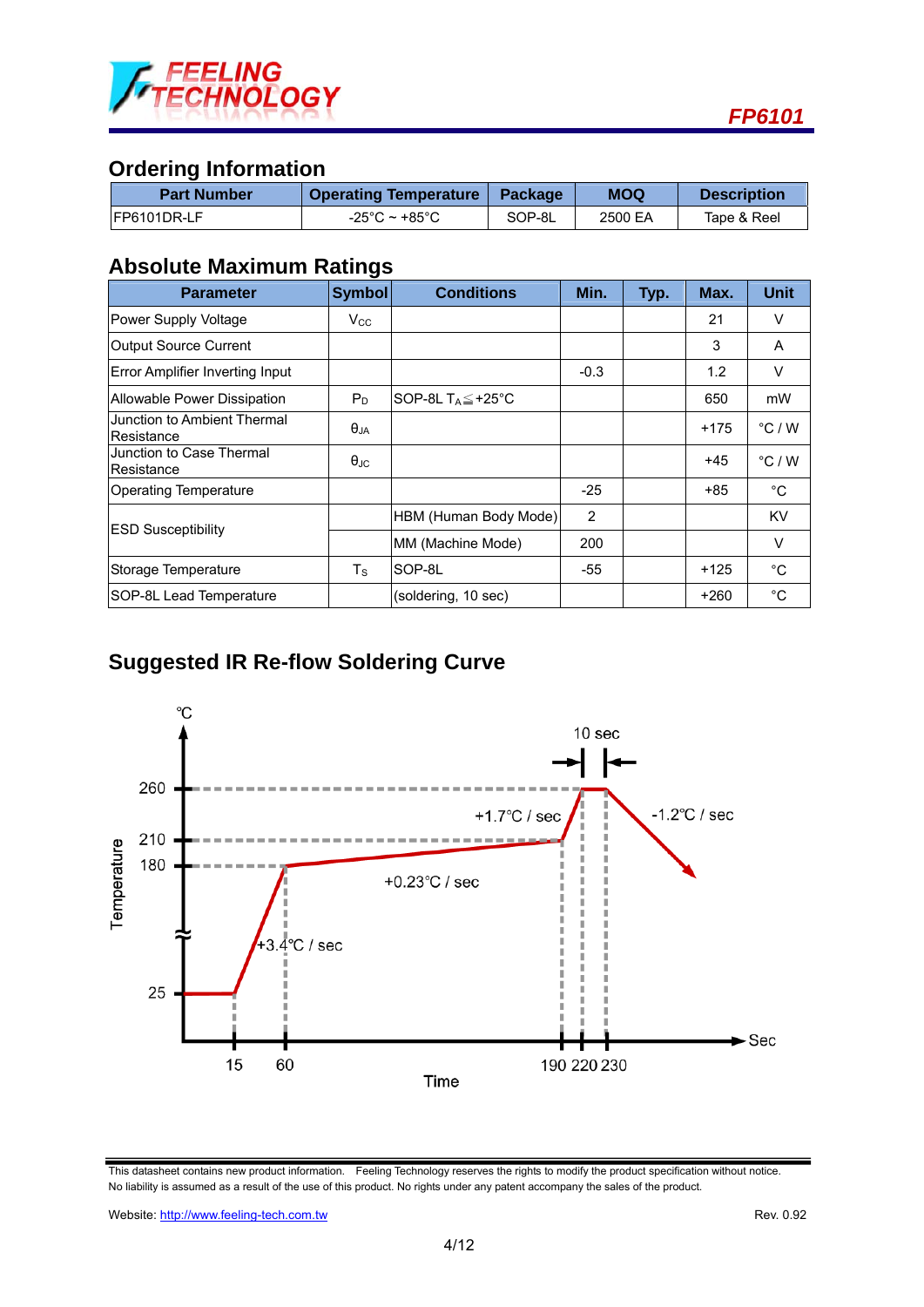

## **Recommended Operating Conditions**

| <b>Parameter</b>      | <b>Symboll</b> | <b>Conditions</b> | Min.  | Typ. | Max. | Unit   |
|-----------------------|----------------|-------------------|-------|------|------|--------|
| Supply Voltage        | V cc           |                   | 3.6   |      | 20   |        |
| Operating Temperature |                |                   | $-25$ |      | 85   | $\sim$ |

## **DC Electrical Characteristics** (V<sub>CC</sub>=6V, T<sub>A</sub> = 25°C, unless otherwise noted)

| <b>Parameter</b>                                 | <b>Symbol</b>                  | <b>Conditions</b>              | Min.  | Typ.           | Max.           | <b>Unit</b>  |
|--------------------------------------------------|--------------------------------|--------------------------------|-------|----------------|----------------|--------------|
| <b>Reference</b>                                 |                                |                                |       |                |                |              |
| Output Voltage                                   | <b>V<sub>REF</sub></b>         | IN- connected to FB            | 0.490 | 0.5            | 0.510          | V            |
| Input Regulation                                 | $\triangle$ V <sub>REF</sub>   | $V_{CC}$ =3.6 to 20 V          |       | $\overline{2}$ | 12.5           | mV           |
| Output Voltage Change with                       | $\triangle$ V <sub>REF</sub> / | $T_A$ = -25 to +25°C           |       | $\mathbf{1}$   | $\overline{2}$ | $\%$         |
| Temperature                                      | V <sub>REF</sub>               | $T_A$ = +25 to +85°C           |       | $\mathbf{1}$   | $\overline{2}$ | %            |
| <b>Soft Start Section (S.S.)</b>                 |                                |                                |       |                |                |              |
| S.C.P. Source Current                            | $I_{SS}$                       | $V_{SS} = 0V$                  | $-17$ | $-12$          | -7             | μA           |
| Soft Start Threshold Voltage                     | V <sub>SST</sub>               |                                | 0.9   | 1.0            | 1.1            | V            |
| <b>Short Circuit Protection Section (S.C.P.)</b> |                                |                                |       |                |                |              |
| S.C.P. Source Current                            | $I_{\text{SCP}}$               | $V_{\text{SCP}} = 0V$          | $-17$ | $-12$          | $-7$           | μA           |
| SCP Re-start / Hold Time                         | $T_{RE}$<br>/T <sub>HOLD</sub> | $V_{FB} = 0V$                  |       | 1/8            |                |              |
| S.C.P. Threshold Voltage                         | <b>V<sub>SCP</sub></b>         | $V_{FB}$ >450mV                | 1.0   | 1.15           | 1.2            | V            |
|                                                  | $V_{SB}$                       | $V_{FB}$ <450mV                |       | 0.1            | 0.15           | $\vee$       |
| <b>Output Section</b>                            |                                |                                |       |                |                |              |
| <b>Oscillation Frequency</b>                     | f                              |                                |       | 340            |                | <b>KHz</b>   |
| Frequency Change with Voltage                    | $\Delta f / \Delta V$          | V <sub>CC</sub> =3.6V to 20V   |       | 5              |                | %            |
| Frequency Change with<br>Temperature             | $\Delta f / \Delta T$          | $T_A$ = -25°C to +85°C         |       | 5              |                | %            |
| <b>Thermal Shutdown Section</b>                  |                                |                                |       |                |                |              |
| Thermal Shutdown Temperature                     |                                |                                |       | $+145$         |                | $\mathrm{C}$ |
| <b>Idle Period Adjustment Section</b>            |                                |                                |       |                |                |              |
| Maximum Duty Cycle                               | T <sub>DUTY</sub>              | $V_{IN} = 0.2V$                |       | 90             |                | %            |
| <b>Total Device Section</b>                      |                                |                                |       |                |                |              |
| <b>Average Supply Current</b>                    | <b>LAVE</b>                    |                                |       | 3.8            | 5              | mA           |
| <b>Output Section</b>                            |                                |                                |       |                |                |              |
| PMOS D-S Voltage                                 | <b>V</b> <sub>DSS</sub>        | $V = 0.1V$                     |       | $-20$          |                | V            |
| <b>PMOS Source Current</b>                       | I <sub>D</sub>                 |                                |       | $-2$           |                | Α            |
| <b>PMOS On Resistance</b>                        | $R_{DS(ON)}$                   | $V_{CC} = 5.0 V, V_{IN} = 0 V$ |       | 70             | 150            | $m\Omega$    |
|                                                  |                                | $V_{CC} = 10V, V_{IN} = 0V$    |       | 42             | 90             |              |
| Output Leakage Current                           | $\mathbf{L}$                   |                                |       | 5              |                | μA           |
| <b>Over Current Protection Section</b>           |                                |                                |       |                |                |              |
| PMOS OCP Current                                 | $I_{OCP}$                      |                                |       | 3              |                | Α            |
|                                                  |                                |                                |       |                |                |              |

This datasheet contains new product information. Feeling Technology reserves the rights to modify the product specification without notice. No liability is assumed as a result of the use of this product. No rights under any patent accompany the sales of the product.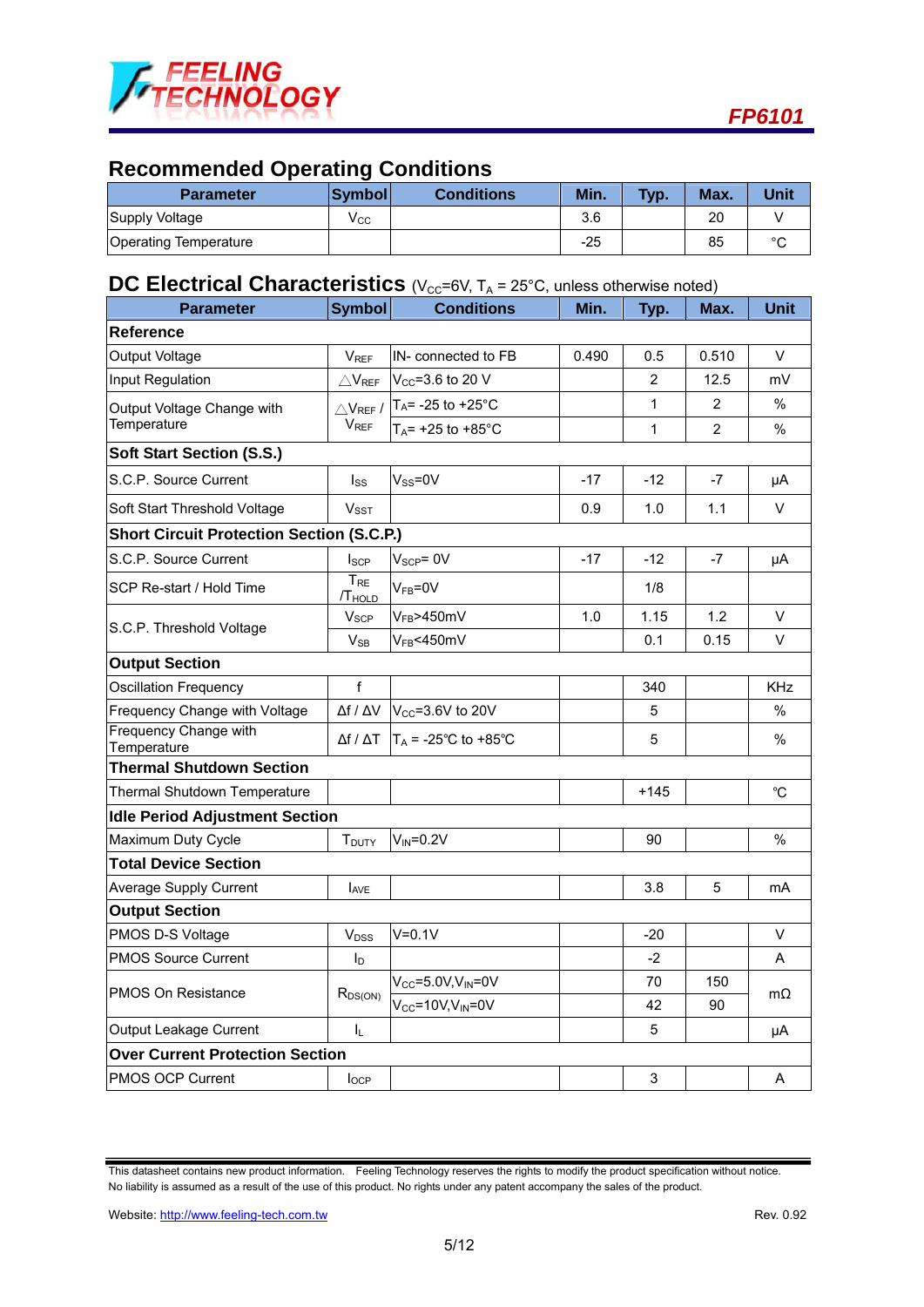

| <b>Parameter</b>               | Symbol                  | <b>Conditions</b> | Min.   | Typ.   | Max.  | <b>Unit</b> |  |  |
|--------------------------------|-------------------------|-------------------|--------|--------|-------|-------------|--|--|
| <b>Error Amplifier Section</b> |                         |                   |        |        |       |             |  |  |
| Input Bias Current             | <b>I</b> B              |                   | $-1.0$ | $-0.2$ | 1.0   | μA          |  |  |
| Voltage Gain                   | Av                      |                   |        | 100    |       | V/V         |  |  |
| <b>Frequency Bandwidth</b>     | <b>BW</b>               | $Av=0$ dB         |        | 6      | 2     | <b>MHz</b>  |  |  |
| Output voltage Swing Positive  | <b>V</b> <sub>POS</sub> | $V_{IN}=0.3V$     | 0.78   | 0.87   |       | V           |  |  |
| Output voltage Swing Negative  | $V_{NEG}$               | $V_{IN}=0.7V$     |        | 0.05   | 0.2   | $\vee$      |  |  |
| <b>Output Source Current</b>   | <b>I</b> SOURCE         | $V_{FB} = 500$ mV |        | -45    | $-30$ | μA          |  |  |
| Output Sink Current            | <b>ISINK</b>            |                   | 30     | 45     |       | μA          |  |  |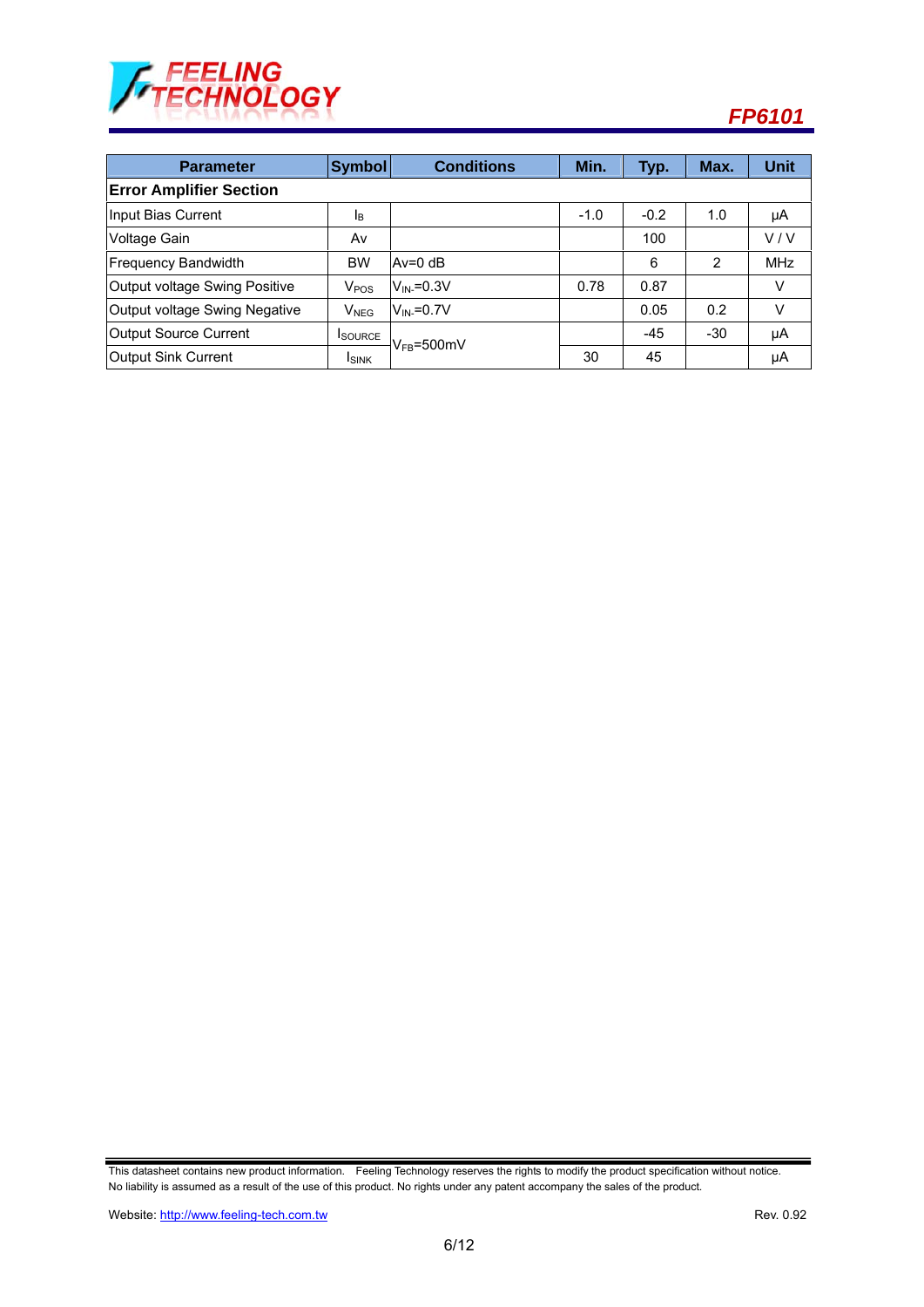



## **Typical Operating Characteristics**



This datasheet contains new product information. Feeling Technology reserves the rights to modify the product specification without notice. No liability is assumed as a result of the use of this product. No rights under any patent accompany the sales of the product.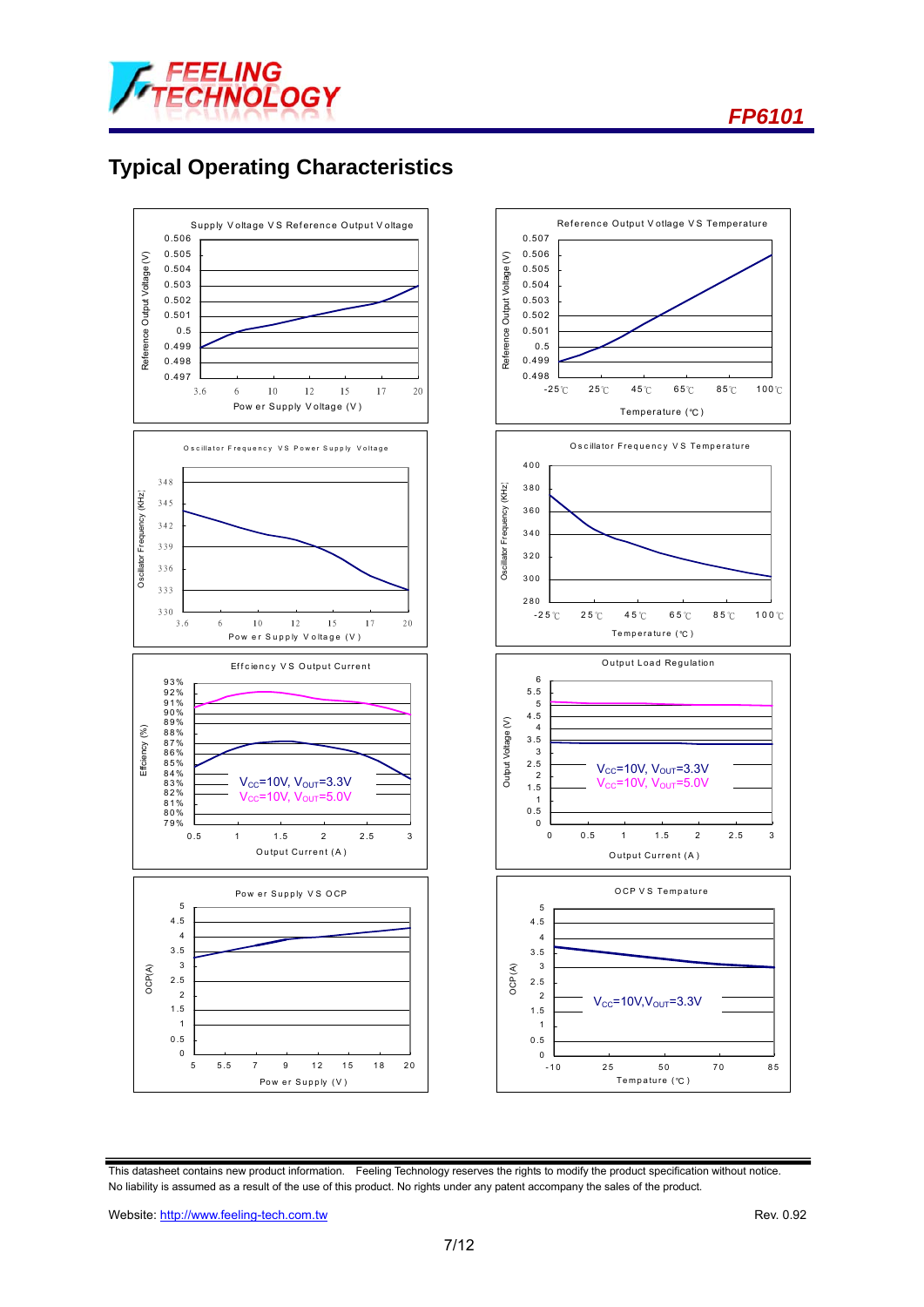

### **Timing Waveform**



This datasheet contains new product information. Feeling Technology reserves the rights to modify the product specification without notice. No liability is assumed as a result of the use of this product. No rights under any patent accompany the sales of the product.

Website: http://www.feeling-tech.com.tw Rev. 0.92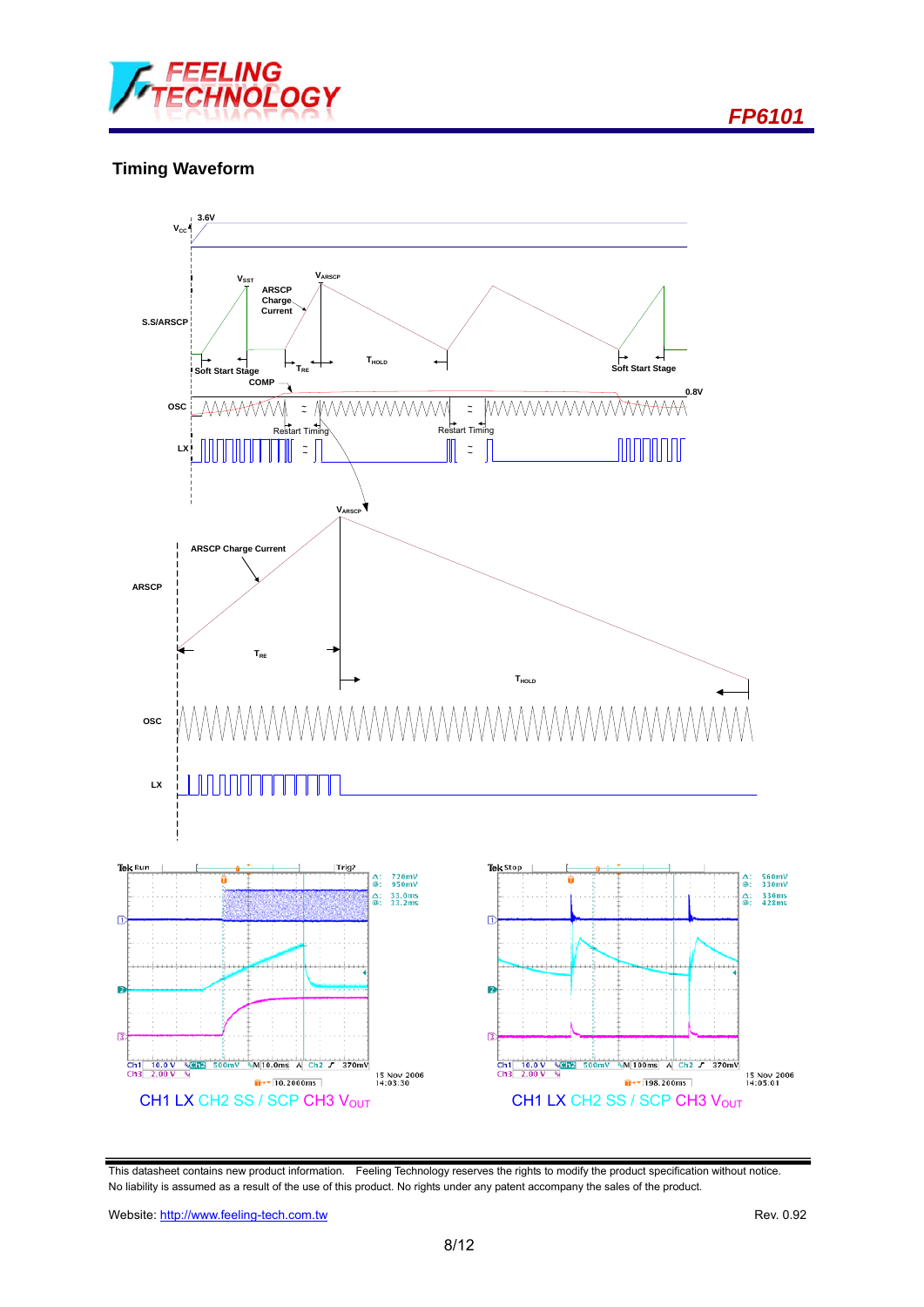

### **Function Description**

#### **Voltage Reference**

FP6101 includes a 1.25V reference generator. This reference voltage is divided by a resistive divider to provide a 0.5V precision reference voltage for the non-inverting terminal of error amplifier and a 1.0V threshold voltage for the SCP comparator.

#### **Error Amplifier**

The error amplifier compares a sample of the DC-DC converter output voltage with the 0.5V reference ( $V_{REF}$ ) to generate an error signal for the PWM comparator. Output voltage of the DC-DC converter is setting by the external resistor divider with following equation (see figure 1):



Figure 1 Error Amplifier with Feedback Resistor Divider

### **Oscillator**

The fixed PWM frequency is generated by an internal RC oscillator. Its typical value is 340KHz.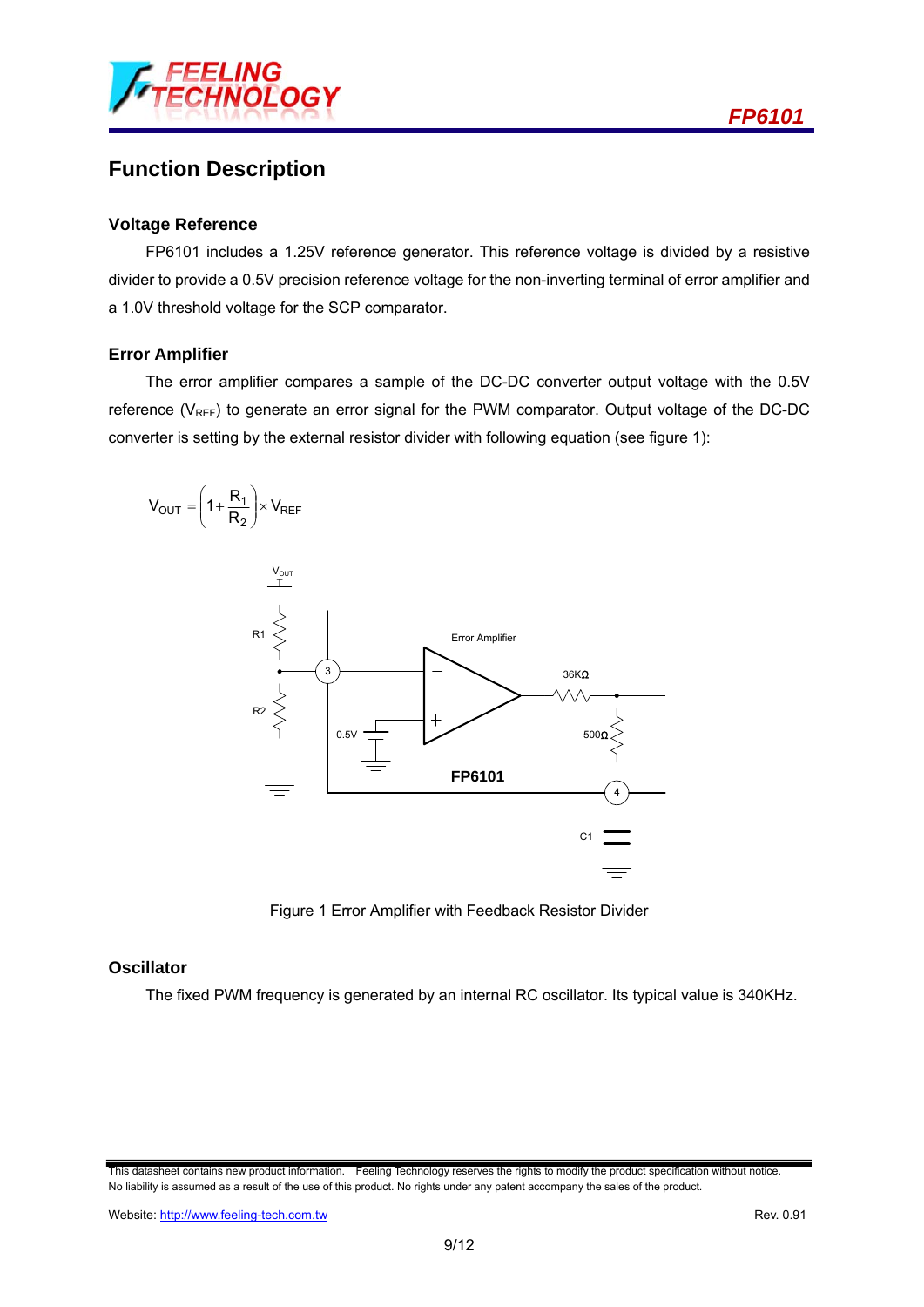

#### **Soft Start/ Short-circuit protection (S.S. / S.C.P.)**

The Soft Start function works after power on. The interval of Soft Start time is determined by a capacitor connected to SCP pin (pin 2). After Soft Start function finished, the internal Soft Start clamp voltage is setting high, but external SCP pin is discharged to low. Thus FP6101 turns on short circuit detection / protection function.

The Soft Start time is:  $Tss(Sec) = 0.07 \times C_{SCP}(in \mu F)$ 

When a heavy loading or short circuit condition make output voltage to drop too much, the error amplifier output (FB pin) will rise to very high. Once FB pin voltage exceeds  $V_{POS}$  (typ. 1.0V), the short circuit protection function is triggered. The output switching MOS will be turned off. The SCP capacitor will be charged until its potential exceeds SCP threshold voltage (typ. 1.2V) and then discharged to low.

The time of short circuit protection is:

$$
T_{RE}(Sec) = \frac{V \times C_{SCP}}{I} = \frac{(V_{TH} - V_{SS-Start}) \times C_{SCP}}{Isource} = 0.09 \times C_{SCP} (in \mu F)
$$

Restart timing of short circuit protection is:

 $T_{HOLD}$  (Sec) =  $8 \times T_{RE}$  (Sec)

#### **Thermal Protection**

When a heavy loading makes chip internal temperature exceeds 145°C, the thermal protection function is triggered. The FP6101 turns off its output and starts Short Circuit Protection function. After the IC is cooled down to its internal temperature below 145°C, it will turn on the output and execute Soft-Start function again.

#### **Over Current Protection**

When FP6101 senses driver current over 3A, it will initiate OCP function and enters ARSCP function. After current drops below 3A, FP6101 turns on the output and continues PWM operation.

This datasheet contains new product information. Feeling Technology reserves the rights to modify the product specification without notice. No liability is assumed as a result of the use of this product. No rights under any patent accompany the sales of the product.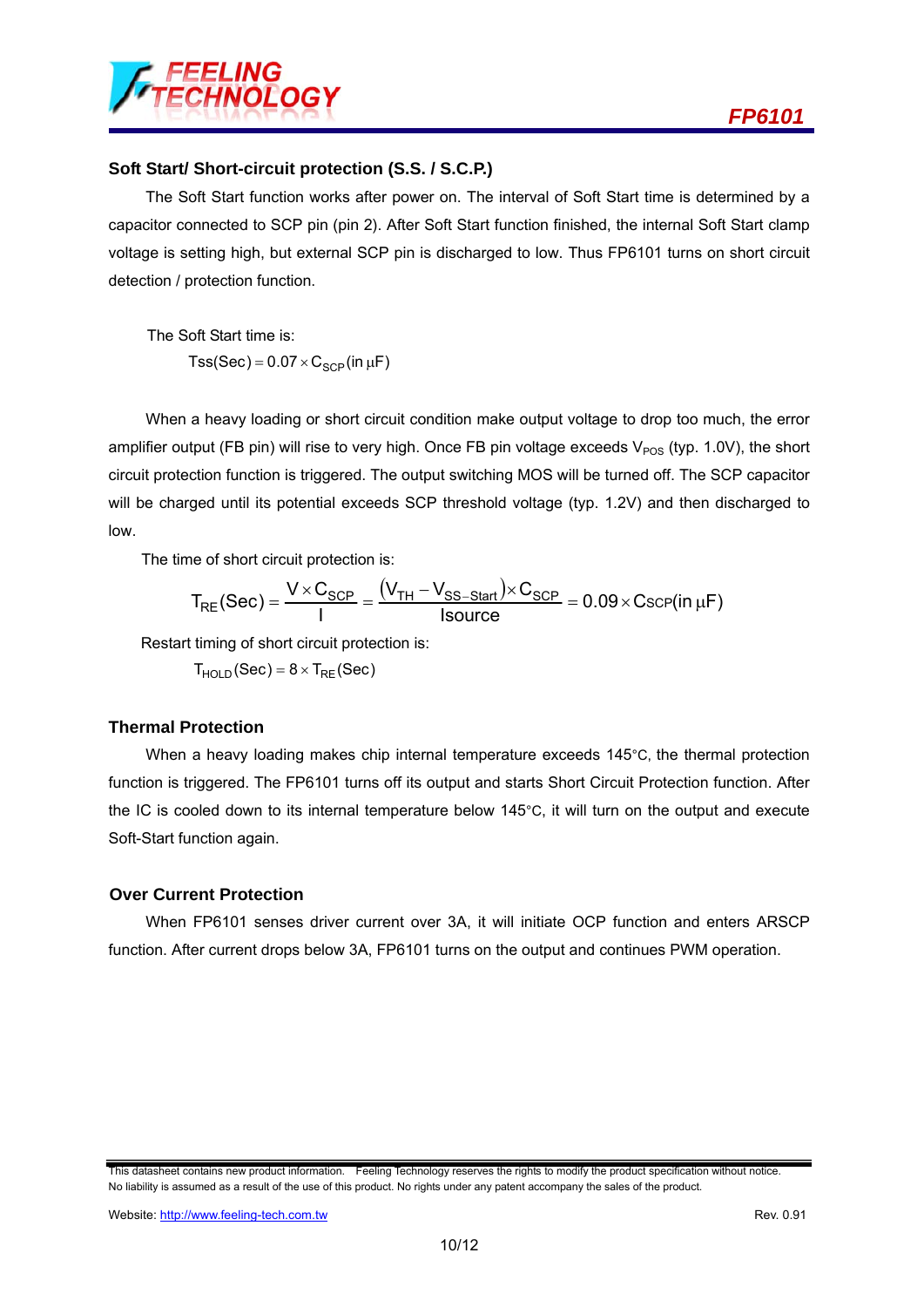

# **Typical Application**



FP6101 Basic DC-DC Regulator Circuit

#### **For example:**

The V<sub>IN</sub> power supply is 12V and the V<sub>OUT</sub> is designed for 3.3V / 2A solution.

The output voltage equation is:

$$
V_{OUT} = \left(1 + \frac{R_1}{R_2}\right) \times V_{REF} = \left(1 + \frac{56K\Omega}{10K\Omega}\right) \times 0.5V = 3.30V
$$

This datasheet contains new product information. Feeling Technology reserves the rights to modify the product specification without notice. No liability is assumed as a result of the use of this product. No rights under any patent accompany the sales of the product.